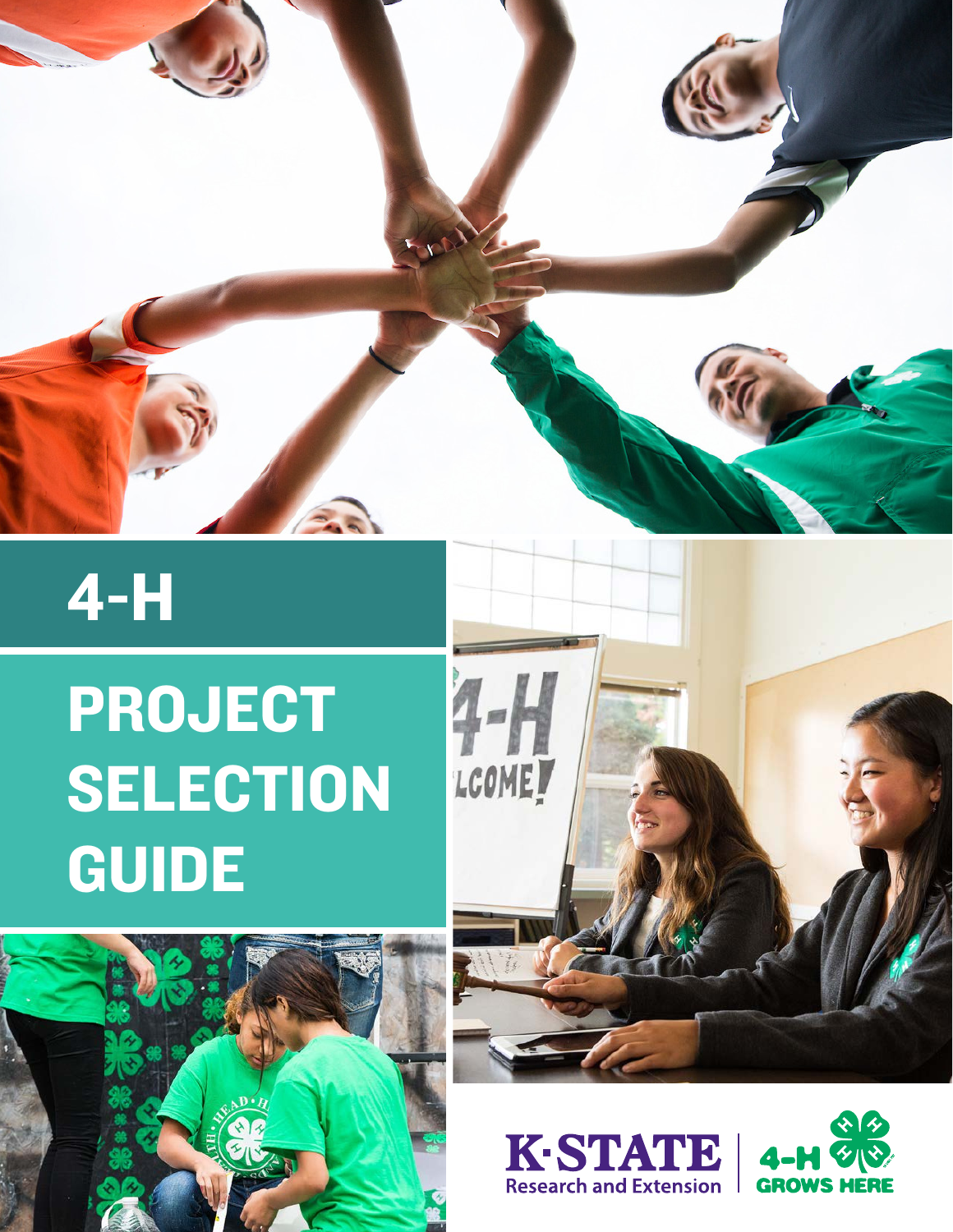**In 4-H, young people learn about topics that interest them! These are referred to as a member's "projects." Exploring your interests through 4-H project work is an excellent way to discover new skills and potential careers. While projects can vary depending on your local program and availability, this guide offers a starting point for each of the official Kansas 4-H projects. Resources for each project can be ordered through your county or district K-State Research and Extension Office.** 

# **Agriculture and Natural Resources**

# **Entomology**

If you've ever chased butterflies, caught a ladybug for a closer look, or started a bug collection, the entomology project may be a great fit. You'll learn the anatomy of an insect; make an insect net; and collect, pin, label, and exhibit an insect collection. Later, you'll study how insects move, learn about insecticides and explore insect behavior.

## **Learning by Doing**

Plant a butterfly garden, catch and observe a spider in its web, conduct an insect survey, and start an insect collection for exhibit at the fair.

# **Environmental Science**

Our growing environmental science curriculum helps you not only learn about your environment, but also explore ecosystems; understand conservation; learn how water can be responsibly preserved, protected, used and reused; expand recycling efforts; and understand your ecological footprint.

## **Learning by Doing**

Organize a park, highway, or waterway cleanup; research an environmental topic of your choice and make a video or do a project talk; locate credible research on climate change to decide what you believe and why.

# **Geology**

If you enjoy learning about interesting rocks or fossils, then dig into this project. Discover the types of minerals, rocks, and fossils in your area and other geological formations across Kansas and in other states.

## **Learning by Doing**

Geology field trips to various Kansas locations and collect, identify, and display specimens.

# **Horticulture**

Learn when, where and what to plant; learn the difference between cool and warm-season vegetables; learn plant parts and how they are used; learn how to use basic garden tools; study seed varieties and starting seeds indoors; study preventative pest controls; learn about specialty harvests and selling your produce; study plant pollinations; study food industry careers; and learn about biotechnology.

# **Field Crops**

Experiment with soil testing, grow and harvest crops, plant a wheat variety test plot, and learn about herbicides and fertilizers.

## **Forestry**

Learn to identify trees, determine differences between trees and shrubs, learn about different trees and tree parts, graft a bud to a living tree, discover health benefits of trees, investigate forest changes and learn about forest health and learn forest conservation techniques.

# **Shooting Sports**

If you want to learn to shoot an air rifle, shotgun or bow and arrow, you should check out the 4-H shooting sports project. This project teaches gun safety, care and safety of shooting sports equipment, hunting practices, and provides an opportunity to test your skills. To participate, youth must be 8 years of age as of January 1 of the current year.

Check with your county or district extension office about a certified program. Local certified shooting sports coordinators and instructors are required for each discipline. Disciplines include BB gun, air rifle, air pistol, archery, shotgun, hunting skills, muzzle loading, small bore rifle, small bore pistol, and western heritage.

## **Learning by Doing**

Demonstrate safe use of air rifle, shotgun, bow, etc., through practice, talks, demonstrations, and exhibits. Exhibit shooting sports skills at local and district events. State matches for the different disciplines are held in the fall and spring, or participate in the Instructors Junior Apprentice Training Program (ages 14 and older).

## **Sportfishing**

The Sportfishing project provides hands-on learning experiences for youth and adult audiences interested in fishing and aquatic resource stewardship. It teaches fishing skills, conservation, ethical knowledge, aquatic ecology, tackle crafting, and much more.

#### **Learning by Doing**

Enter a sport fishing contest; participate in the Hunting, Fishing and Fur Harvesting School.

## **Wildlife**

Kansas wildlife is an important part of the state's heritage and environment, ranging from buffalo to birds and fish to deer. In this project you'll learn about wildlife behavior, habitat requirements, how wildlife species fit into nature's scheme, how they are managed and how they relate to humans. Some local units also offer sport fishing as an additional project.

#### **Learning by Doing**

Create wildlife habitat; participate in the Hunting, Fishing and Fur Harvesting School; and enter the Wildlife Habitat Evaluation Contest.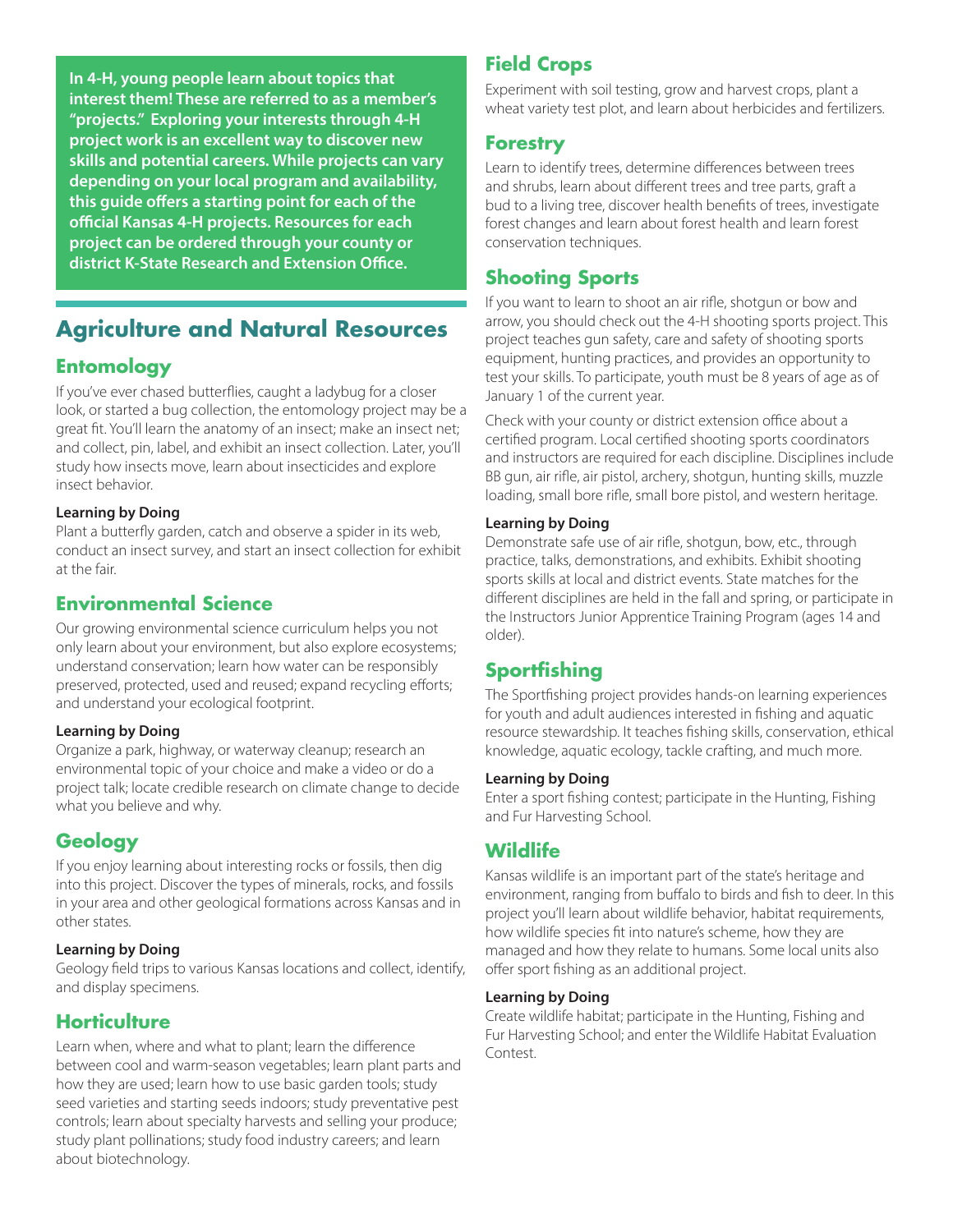# **Animal Science**

## **Beef**

Learn about raising, caring for and managing beef cattle as you start with a bucket calf and work toward building your own herd. You'll learn about different breeds and anatomy of beef cattle; how to feed, groom and show your animal; how to judge beef cattle for market and/or breeding; how to produce high-quality beef; and how to use data and technology in an efficient beefcattle operation.

#### **Beef Bucket Calf**

This project is open to 7- to 12-year-olds. Calves may be purchased or orphaned but are to be bottle/bucket fed.

#### **Market Beef**

Select, raise and show a market steer or heifer.

#### **Breeding Beef**

Select, raise and show a breeding heifer. Learn the value of performance data to make breeding decisions.

## **Learning by Doing**

Exhibit at local beef shows, State 4-H Livestock Sweepstakes, (includes livestock judging, quiz bowl, Skillathon, and meats judging), Kansas State Fair State Beef Show, and the Kansas Junior Livestock Show.

# **Dairy Cattle**

Learn about raising and managing dairy animals by selecting, grooming and showing a heifer calf or yearling heifer. Along the way, you'll learn about dairy cattle breeds and anatomy, judging and presenting oral reasons, animal health and welfare, and safe practices for handling milk and milk products. Members with mature cows learn about animal feeds and nutrition, milk production, and careers in the dairy industry. Specific projects include dairy bucket calf, dairy heifer and dairy cow.

## **Learning by Doing**

Participate in Kansas All-Breeds Junior Dairy Show, Judging Contest, Skillathon, and Dairy Quiz Bowl.

# **Dairy Goats**

The dairy goat project is great for smaller properties since goats are typically easy to train and handle. Goat milk can be consumed by the family, fed to bucket calves or fed to other market animals. You might start with one doe, raise kids and eventually create your own dairy goat herd. Throughout the project, you can learn about breeds and anatomy of dairy goats, proper care and welfare of animals, record keeping and more.

## **Learning by Doing**

Participate in local and state dairy goat shows or join a regional dairy goat organization.

# **Dog Care and Training**

Whether you have a dog or hope to own one, this project will help you learn more about your family's best friend, from basic care and grooming to advanced training commands. Learn about different dog breeds and choose the best breeds for your family. Explore dog behavior, body language, and obedience training while learning about proper nutrition to keep your dog happy and healthy.

## **Learning by Doing**

Show your dog at local shows and the Kansas State Fair 4-H Dog Show. Members without dogs may participate in quiz bowls and other activities that do not require dog ownership, such as the Kansas 4-H Dog Conference.

## **Horse**

If you love horses and want to learn how to safely handle, care and ride a horse that you own or lease at least 75 percent of the time the horse project is for you. In this project you will learn basic coat colors, breeds, and horse anatomy; study horse health; participate in judging contests, quiz bowl, and hippology; and give presentations. If you want to exhibit a horse in the District Show or State Fair, Achievement Level I is required to participate. Achievement Level I focuses on safe handling of horses. Then once completed Achievement Level I, Achievement Levels II, III, and IV can be taken to advance your educational knowledge of horses. 4-H Horse Identifications are due May 1 into the local Extension Office.

## **Learning by Doing**

Visit a stable or farm; participate in the State Horse Judging Contest, State Horse Quiz Bowl, Horse Panorama, horse presentations, and hippology; and exhibit at district and state horse shows.

## **Meat Goats**

The 4-H Meat Goat project is quickly growing as demand increases for meat products. You'll learn how to select, raise, and care for a meat goat; study breeds and anatomy; learn how to fit and show meat goats; recognize diseases; keep records; select breeding stock; learn key components in developing a goat herd; and evaluate feed ingredients.

#### **Learning by Doing**

Participate in Meat Goat Day at K-State, Livestock Sweepstakes, Kansas Junior Livestock Show and the State Meat Goat Show at the Kansas State Fair.

## **Pets**

Whether you love fish, hamsters, cats, or other pets, these projects can help you learn more about your household friends and what different pet species need to stay healthy.

#### **Learning by Doing**

Identify hazards for pets around your home, and learn about your pet's feeding and care. Learn the symptoms and treatment of diseases as well as taxonomic classification.

## **Poultry**

This project is designed to help you learn about chickens and other poultry. You will learn poultry breeds and anatomy and how to care for and handle your birds. Learn how eggs are formed, how to select and judge broilers, make an egg candler, and understand pecking orders. Lead younger members in egg experiments, process chickens for food, and learn about biotechnology and poultry careers.

#### **Learning by Doing**

Participate in the Poultry Judging Contest at the Kansas State Fair.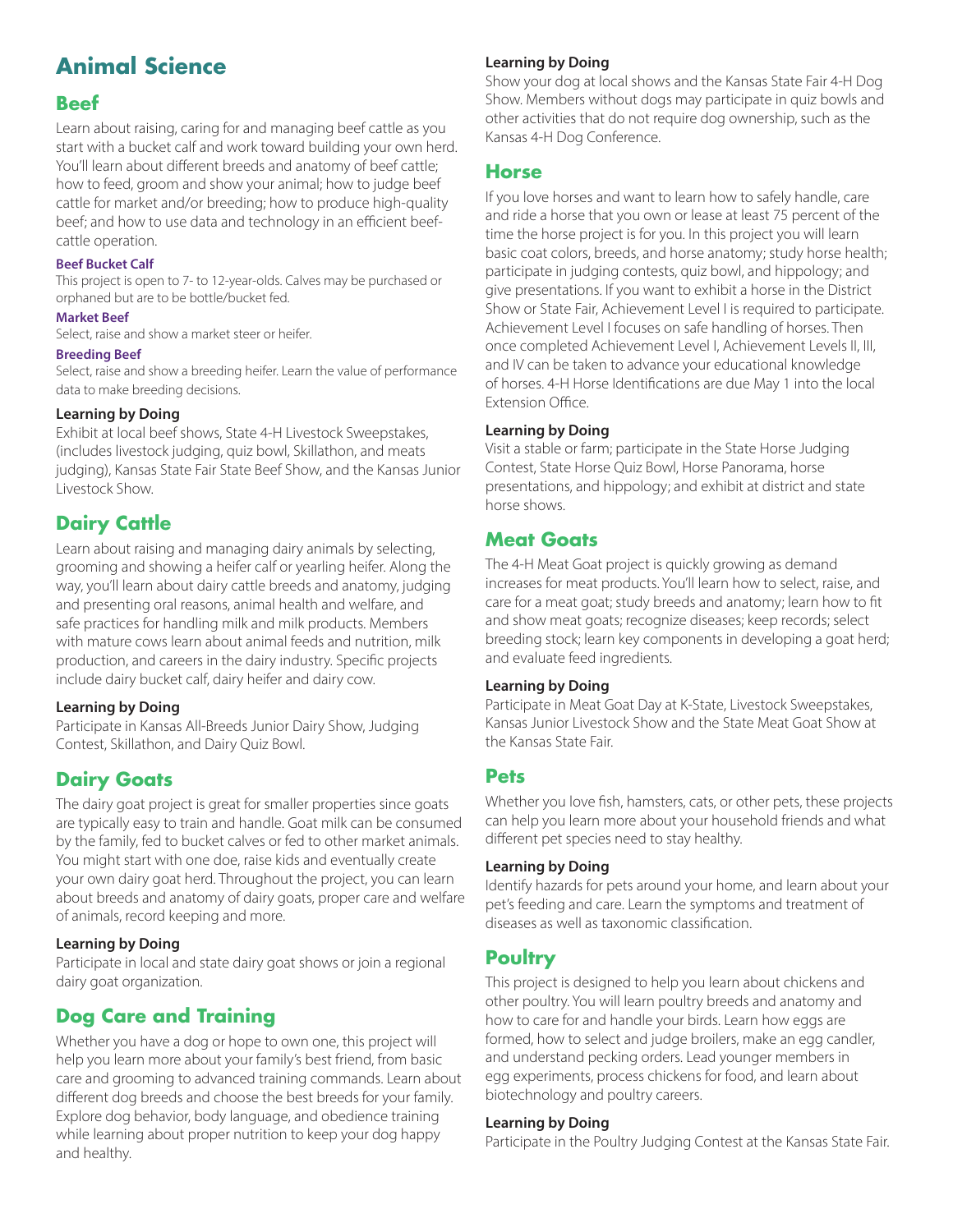## **Rabbits**

The rabbit project will allow you to learn to raise and care for your rabbits. Identify main breeds of rabbits and their anatomy, learn feeding and watering practices, learn to groom and show a rabbit, and care for newborn rabbits. It is best to enroll in the fall to prepare for receiving your first rabbit.

## **Learning by Doing**

Take part in rabbit shows, try rabbit judging, participate in showmanship, or start with a doe and grow your project.

# **Sheep**

In this project, 4-H members can enroll in either market or breeding. Throughout your 4-H years, you will learn to identify sheep breeds and anatomy, manage and train sheep for show, learn safety and management practices for maintaining a flock, identify symptoms and treatment of diseases, study nutritional requirements, study technology's impact on sheep production, and explore career opportunities in the sheep industry.

## **Market Lamb**

Select, raise, and show a market lamb; member must obtain ownership of the animal; market ewes should not be returned to a breeding flock.

## **Breeding Sheep**

Select, raise, and show a breeding ewe or purchase a flock of breeding ewes.

## **Learning by Doing**

Exhibit at a local sheep show the Livestock Sweepstakes, or Kansas Junior Livestock Show.

## **Swine**

If you want to learn about raising, caring for, and managing a market or breeding hog, enroll in the swine project where you will study pork production from farrow to finish. Throughout the project you will identify different swine breeds and anatomy; types of feeds; identify symptoms, causes, and treatments of swine diseases; study breeding systems and performance data; and explore career opportunities in the swine industry.

#### **Market Swine**

Select, raise, and show a market hog.

#### **Breeding Swine**

Select, raise, and show a breeding gilt. As you grow in the project, you might manage your own breeding herd and sell market hogs to others.

#### **Learning by Doing**

Exhibit at a local swine show or participate in K-State's Youth Swine Day; Kansas Junior Livestock Show; or the Kansas State Fair Swine Show.

# **Veterinary Science**

The 4-H Veterinary Science project provides an excellent way for young people who care for animals and may want to follow a career in veterinary medicine to explore the topic. In this project, members will learn about animal health, behavior, and visit with veterinarians. You do not have to own an animal to be in this project.

# **Creative Arts**

# **Performing Arts**

Those who enjoy being in the spotlight on stage or being creative off stage may enjoy this project. Learn to express yourself in front

of a crowd.

#### **Learning by Doing**

Express yourself by creating and presenting a theatrical play or musical performance; participate in camp's talent show, create a puppet show; create costumes, sets and props; and enter your local Club Days or other contests.

# **Photography**

Capture your friends, family and important events through photography.

#### **Level 1**

Learn how a camera works, basic photo composition, organize a photo story, and how to use a simple camera.

#### **Level 2**

Learn shutter speeds and f-stops, the Rule of Thirds, and how to capture a point in time.

#### **Level 3**

Use filters and a light meter and create still-life photos. See the differences between normal, wide angle, telephoto, and zoom lenses.

## **Learning by Doing**

Document your family or club activities through photos; enter a photo contest or fair exhibit; enter the photography judging contest at the Kansas State Fair.

# **Visual Arts**

Encourage your creative skills in learning how to draw, paint, and work with different media. Explore art techniques, study art history and culture, or challenge yourself to discover new artistic talents. The visual arts project teaches artistic skills and the elements and principles of design. Projects may vary depending on your local 4-H program.

#### **Fine Arts**

Oil, chalk, charcoal, dyes, pastels, pencil, ink, acrylic, or watercolor on canvas, canvas board, paper, wood, metal, or textiles.

#### **Clay and Ceramics**

Create items from clay, learn to form by hand or by wheel.

## **Leather and Jewelry**

Learn to stamp, carve, tool, lace or stitch leather. Create jewelry items made of any medium and a variety of techniques.

#### **Three-Dimensional**

Create a free standing or hanging three-sided piece of art.

#### **Crafts**

Learn a variety of crafting techniques, with any number of materials and mediums.

#### **Learning by Doing**

Practice drawing, painting, and printing techniques in paint, pencil, chalk, charcoal, or mixed media; learn sculpture techniques; make something from wood, leather, paper, or clay; weave a basket or wall hanging; etch glass or metal; make jewelry and wire sculptures; create mosaics or nature crafts; discover new media. Enter your best work in the fair and teach others the new skills you've learned.

# **Personal Development**

## **Civic Engagement**

Take an active role in your community, country and world while learning about yourself and those around you. This project will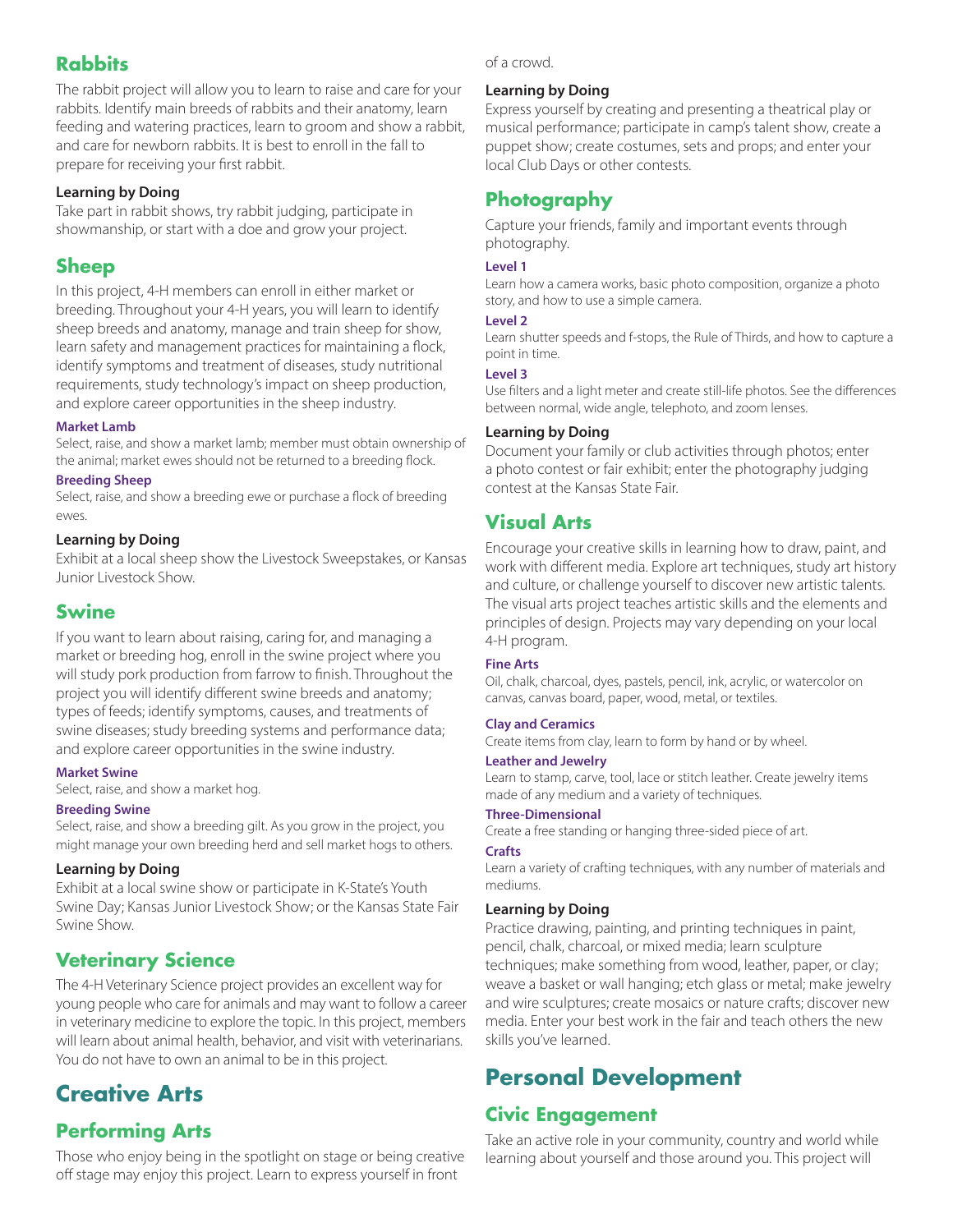encourage you to meet people and work with groups while learning about local, state and national governments. You also can make new friends from other countries and cultures through exchange programs.

#### **Learning by Doing**

Volunteer in your community; take part in a community conversation; attend Citizenship in Action in Topeka; attend Citizenship Washington Focus in Washington, D.C.; participate in exchange trips or host youth from another country.

## **Communications**

4-H is famous for helping youth improve their communication skills. Being a better speaker, writer, or record keeper will help you throughout your life. The communications project will help you interpret verbal and nonverbal information, develop effective public speaking skills, enhance written and spoken communication, defend a point, design a presentation, and more.

#### **Learning by Doing**

Discuss your other 4-H projects in an illustrated talk or demonstration to club members, write a thank-you note, run for a club office, complete a record book, or present a speech.

# **Exploring 4-H**

This project is for first- and second-year members. It's a great way to explore 4-H projects without officially committing. Members will be exposed to numerous project areas with the guidance of older members and adult volunteers.

# **Leadership**

Learn what it takes to be a leader through skills including understanding yourself, considering others' feelings, encouraging others, being responsible, communicating, making decisions, and managing and working with groups.

#### **Learning by Doing**

Learn and practice new skills, volunteer for a committee, run for office, share your knowledge with others, or attend a camp, event, or training focused on leadership skills.

## **Reading**

This project encourages you to harness your love of reading to learn more about your 4-H projects, research new topics, or entertain yourself. As Dr. Seuss wrote, "The more that you read, the more things you will know. The more that you learn, the more places you'll go."

#### **Learning by Doing**

Get a library card for your local public library, explore a new genre of books, share a book review with others, and read with younger kids at an elementary school or after-school program.

## **Self-Determined**

The self-determined project is just that — you decide what you do or study. Is there something you have a passion for that is not listed? This is your opportunity to create your own project. Research a sport, hobby, or career. Find your spark!

#### **Learning by Doing**

Identify and pursue a personal passion or interest; set goals and

evaluate the completion of your goals; and share your hobby, interest, or activity with others.

# **Family and Consumer Sciences**

# **Clothing and Textiles**

Learn to create and sew your own clothing and accessories while exploring the world of fashion in Clothing Construction. Or, develop your sense of style and value through Buymanship. These projects build your confidence in managing your wardrobe or may launch a career in fashion.

#### **Clothing Construction**

The clothing construction project will teach you the basics, such as sewing a shirt or putting in a zipper. Learn to select appropriate fabrics, use patterns, sew quality seams, and care for your garments. In advanced units, you can learn how to take the design of your choice and customize it for the perfect look, color, and fit.

#### **Buymanship**

Buymanship will help you understand your wardrobe; plan a clothing budget; select colors and styles that complement your body shape, proportion, and balance; choose different shades of colors; compare fiber, care requirements, cost, brand, and style; and analyze clothing advertisements.

## **Learning by Doing**

Make fair exhibits; make items for community service; participate in Fashion Revue to model clothing construction or buymanship items.

# **Family Studies**

Learn about growing and maintaining a healthy family by learning about child development, building family strengths and managing a household.

#### **Child Development**

Learn how children grow and develop physically, socially, mentally, and emotionally. Observe how people express emotions, identify characteristics of friends, learn socially accepted manners and customs, and observe child behavior.

#### **Family**

Learn behaviors that develop friendships, develop respect for others and their belongings, understand the need for rules; express feelings in a positive way, cope with change and stress, learn physical changes of adolescence, study the effects of employment on family and lifestyle, and learn to use consensus and compromise.

#### **Consumer Skills**

Responsible financial management is an important factor in successful families. Learn to determine differences between needs and wants, develop a savings plan for a specific goal, practice comparison shopping, learn to manage a checking account, recognize target advertising, identify consumer rights and learn the value of employment.

#### **Learning by Doing**

Partner with a peer to explore and discover solutions to today's consumer topics, create an intergenerational community-service project, and establish a baby-sitting service.

## **Fiber Arts**

If you've ever wondered how to crochet a scarf, embroider a pillowcase or make a quit, this project can help you learn these skills and more. Fiber Arts focuses on skills passed down through generations to provide basic family needs, such as apparel, home furnishings and decorations.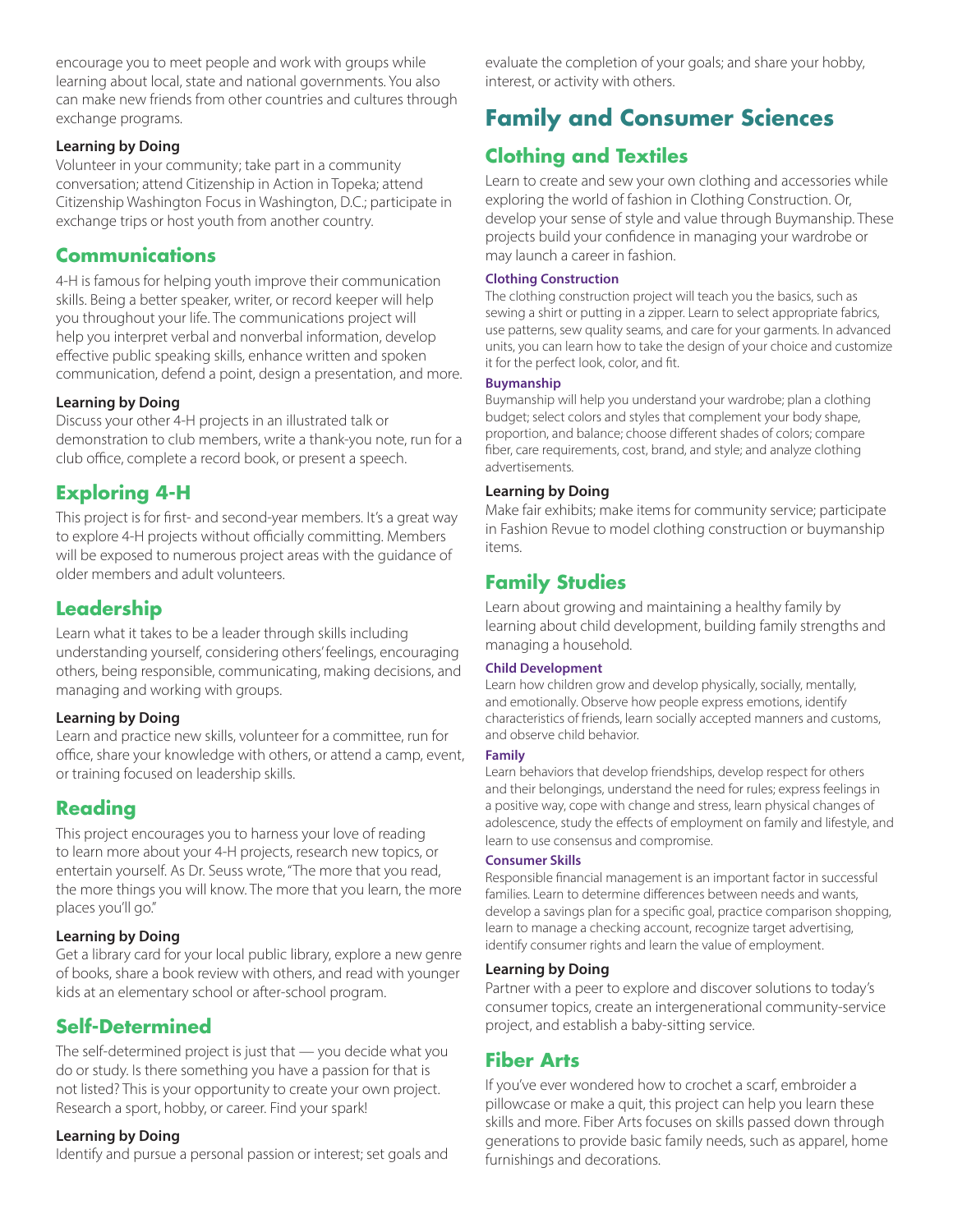#### **Crochet**

Learn single crochet, double crochet, and many other stitches; advance to hairpin lace.

#### **Knitting**

Learn casting on, knit and purl stitches.

#### **Needle Arts**

Learn embroidery, cross-stitch, needlepoint, candle wicking, crewel, lacework, and applique techniques.

#### **Patchwork and Quilting**

Learn to stitch, tie, and design quilts.

#### **Rug Making**

Create latch hook and braided rugs.

#### **Spinning**

Make a hand spindle or prepare wool fibers.

#### **Weaving**

Learn parts of a loom or figure yarn needs for items.

#### **Ethnic Arts**

Learn textile art methods from different cultures that have been passed on throughout history.

#### **Macramé**

Create ornamental knotting; learn terms, tools, techniques and cords.

#### **Learning by Doing**

Create items for fair exhibits or to donate to hospitals, shelters or nursing homes.

## **Foods and Nutrition**

In this project, you will have fun learning how to cook the basics and then advance to gourmet and international meals. Develop baking skills, learn about food preservation, explore the heritage of many foods, and understand consumer buying skills. Learn how to make healthy snacks and modify recipes to fit a healthy lifestyle.

#### **Learning by Doing**

Enter a foods exhibit in the fair, plan and prepare snacks and meals for your family, incorporate exercise into daily life, and learn about food safety through activities like working in a club concession stand.

## **Health and Wellness**

Health, exercise and recreation are vital parts of your daily lives. In these projects you can focus on physical activity, healthy eating, exercise, sports and recreation, or first aid.

#### **Bicycle**

Learn and practice bicycle safety, identify parts of a bicycle, learn bicycle maintenance and repair, and practice safe riding at night and in adverse conditions.

#### **Health/Fitness**

Learn basic first aid and create your own first aid kit; learn to choose nutrient-rich "power foods" for snacks; learn how to improve personal strength, flexibility and endurance; and design your personal fitness plan.

#### **Recreation**

Go enjoy the great outdoors. Learn about hiking, camping, finding shelter and backpacking; observe and care for nature; find your way using a compass, GPS, or landmarks. Apply the "Leave No Trace" ethic when backpacking and hiking.

#### **Outdoor Adventures**

Learn about different types of recreation identify personal areas of strength; and learn the benefits of recreation for your body and mind.

## **Home Environment**

Interior design is all about making a house into a home. This project will help you experiment with colors, textures, light, sound, and space to create the perfect feeling. You also can explore a career in interior design.

#### **Learning by Doing**

Plan a room makeover, visit a design center and interview an interior designer.

# **STEM (Science, Technology, Engineering, and Math)**

## **Ag Mechanics**

The Ag Mechanics project allows youth to explore areas of Ag mechanics and metallurgy from repairing or re-purposing items to the fabrication of new items. The intent is for this program start with foundational areas, some of which youth may already have, and allow them to continue to build on this knowledge, becoming more experienced. In the project, you'll identify welding equipment, learn about electrodes, learn basic arc welding skills, and demonstrate appropriate welding skills.

## **Architectural Block Construction**

The Architectural Building Blocks (ABC) project is designed to help youth explore architectural design in a three-dimensional space. The project starts with foundational ideas of architecture, some of which youth may already have, and allows them to continue to build on this knowledge, becoming more and more experienced. Youth demonstrate their architectural skill and knowledge through the creation of "Lego" construction projects.

## **Astronomy**

Study the different kinds and uses of telescopes, build a simple telescope, learn planet order by making a key ring bead system, build spectroscopes, distort light with lenses and prisms, and learn how to set up public viewings.

## **Computer Science**

Learn the basic components of a computer; identify the similarities and differences in office software applications; learn Internet safety. As you get older, learn to build, maintain, and repair computers. Learn programming languages and network security.

## **Electricity**

Learn general electrical concepts as you experiment with making light switches and circuits, test voltages and even build motors. Study energy use, magnetism, electronics and transistors. Later, you can determine your family's electrical usage; measure electric usage of appliances; test grounded outlets; explore electronics; build simple radios, microphones, computers, and other equipment; and explore careers in electronics and engineering.

## **Renewable Energy**

Learn how wind can be used for sailing, lifting, pumping water and creating electricity. You'll get to design and build a windpowered boat and wind turbines; discover where and why the wind blows; and explore the wind in art and literature.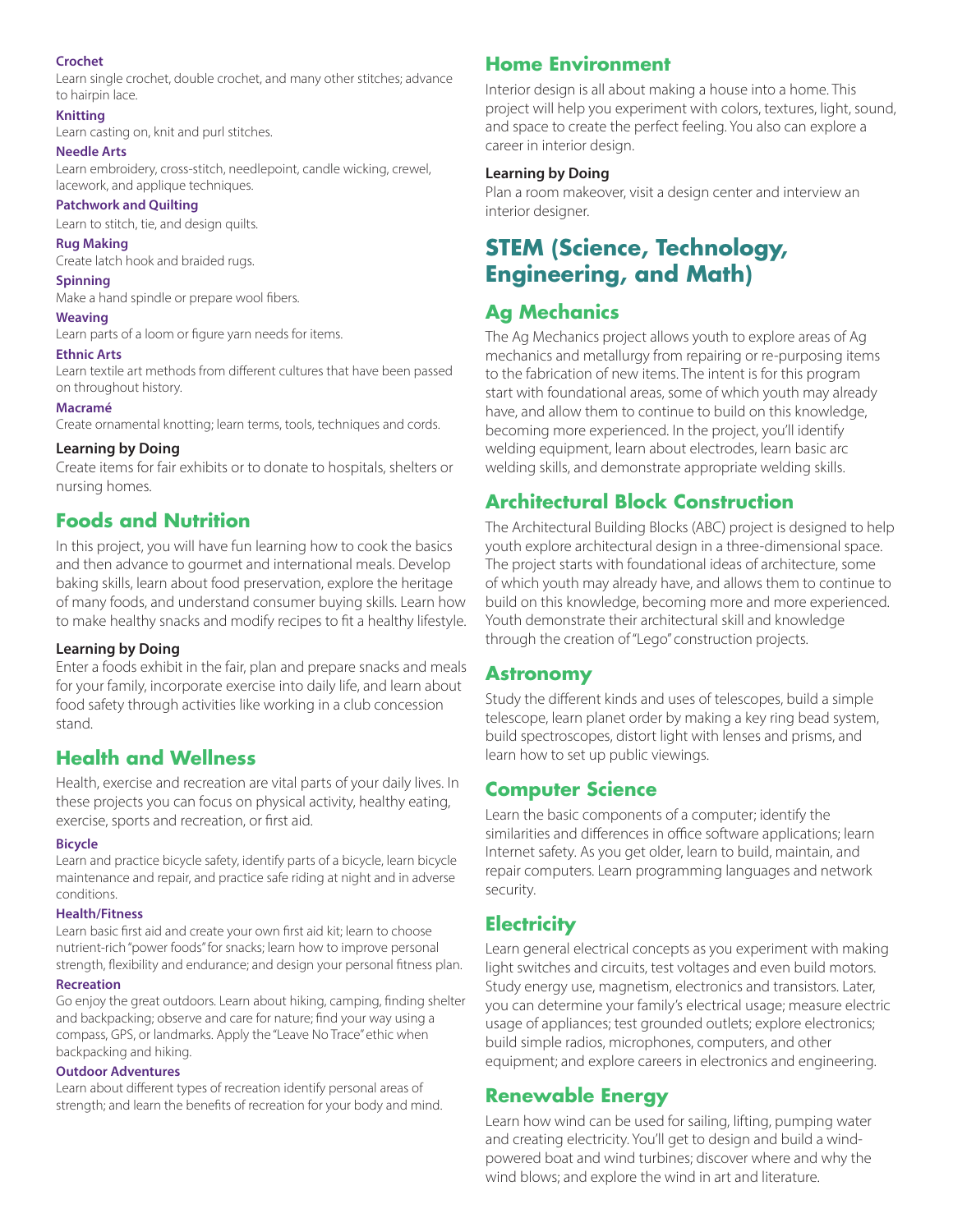## **Rocketry/Aerospace**

Discover how a model rocket works, study equipment and procedures for a safe launch, build and launch your own model rockets.

## **Robotics**

Learn about robot arms, legs, wheels, or under-water propulsion; explore sensors, analog and digital systems; build basic circuits; design a robot; and program a robot to do a task.

## **Small Engines**

Learn how small engines work as well as how to service them safely. You'll start by learning the parts and cycles of engines and exploring the importance of clean air to an efficiently running engine. Later, you will learn to troubleshoot, repair, and rebuild an engine; understand rules and regulations for small engines; and explore starting a small engine business or career.

## **Unmanned Aerial Systems**

Explore the world from above the trees and discover new frontiers with Unmanned Aerial Systems (UAS). This project provides the opportunity to safely expand your understanding of UAS and the world around them. You can explore the uses and applications of UAS, including how they link to other projects such as geology, robotics, electronics, crop science, and more.

# **Woodworking**

Whether you want to build a bookshelf or a whole house, you'll need similar skills, tools, fasteners, and joints. In this project you'll learn how to accurately measure and mark boards, use various tools, safety practices, identify types of lumber, and select wood based on grain. As you get older, you'll learn to use power tools, discover technology in tools, and explore career opportunities.

#### **Learning by Doing**

Select and build an item to exhibit at the fair; use your new skills to volunteer or help a neighbor; and teach others something you learn in the woodworking project.

*Brand names appearing in this publication are for product identification purposes only. No endorsement is intended, nor is criticism implied of similar products not mentioned.* 

*Publications from Kansas State University are available at www.ksre.ksu.edu*

*Publications are reviewed or revised annually by appropriate faculty to reflect current research and practice. Date shown is that of publication or last revision. Contents of this publication may be freely reproduced for educational purposes. All other rights reserved. In each case, credit Amy Sollock, 4-H Project Selection Guide, Kansas State University, October 2021.*

#### *Kansas State University Agricultural Experiment Station and Cooperative Extension Service*

#### *4H1065 rev. October 2021*

*K-State Research and Extension is an equal opportunity provider and employer. Issued in furtherance of Cooperative Extension Work, Acts of May 8 and June 30, 1914, in cooperation with the U.S. Department of Agriculture, Director of K-State Research and Extension, Kansas State University, County Extension Councils, Extension Districts.*